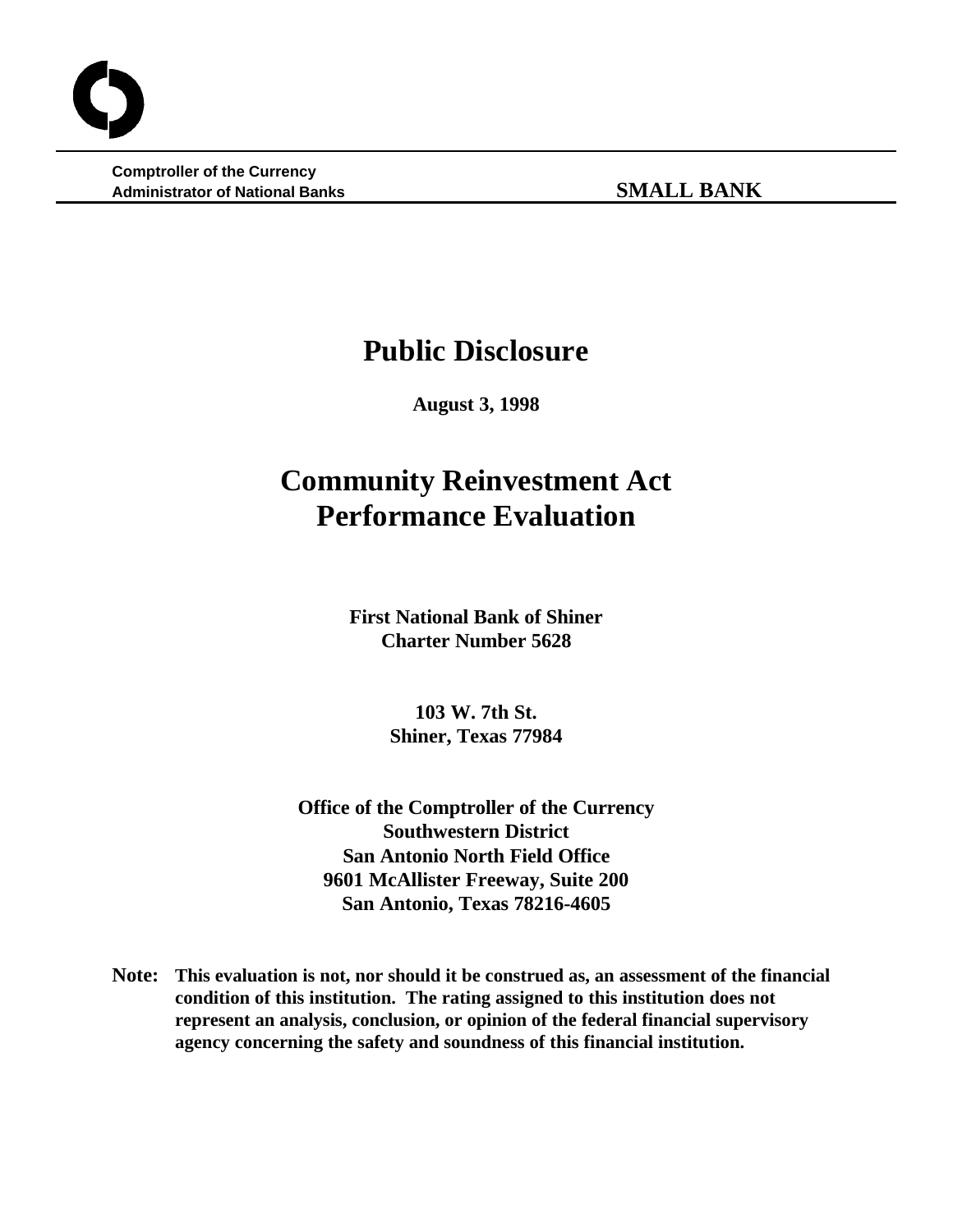## **General Information**

*The Community Reinvestment Act (CRA) requires each federal financial supervisory agency to use its authority, when examining financial institutions subject to its supervision, to assess the institution's record of meeting the credit needs of its entire community, including low- and moderate-income neighborhoods, consistent with safe and sound operation of the institution. Upon conclusion of such examination, the agency must prepare a written evaluation of the institution's record of meeting the credit needs of its community.* 

*This document is an evaluation of the CRA performance of First National Bank of Shiner prepared by The Office of the Comptroller of the Currency, the institution's supervisory agency, as of August 3, 1998. The agency rates the CRA performance of an institution consistent with the provisions set forth in Appendix A to 12 CFR Part 25.*

## **INSTITUTION'S CRA RATING:** This institution is rated **Satisfactory**.

First National Bank of Shiner's lending performance reflects a satisfactory response to community credit needs. Factors in our assessment include:

- The bank's volume of lending, as measured by its loan-to-deposit ratio, meets the standard for satisfactory performance.
- The bank makes a substantial majority of its loans within the assessment area.
- The distribution of borrowers reflects an adequate penetration among individuals of different income levels and businesses of different sizes.
- The bank's geographic distribution of lending is reasonable.
- The bank received no CRA-related complaints since the previous CRA examination on May 31, 1995.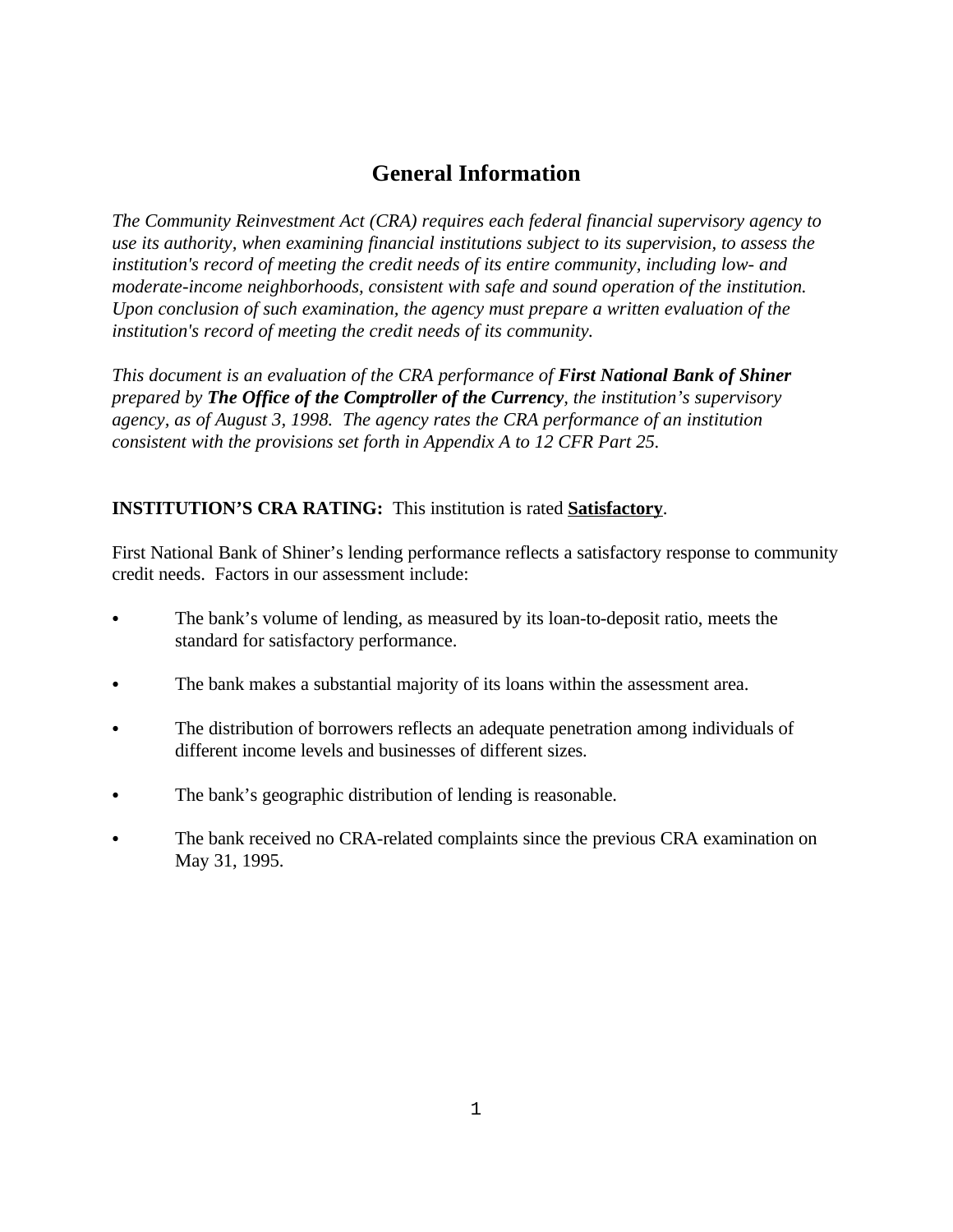The following table indicates the performance level of **First National Bank of Shiner** with respect to each of the five performance criteria.

| <b>First National Bank of Shiner</b><br><b>Performance Levels</b>                                    |                                                                                        |                                                                                      |                                                                                          |  |  |  |  |  |  |
|------------------------------------------------------------------------------------------------------|----------------------------------------------------------------------------------------|--------------------------------------------------------------------------------------|------------------------------------------------------------------------------------------|--|--|--|--|--|--|
| <b>Small</b><br><b>Institution</b><br><b>Assessment</b><br><b>Criteria</b>                           | <b>Exceeds</b><br><b>Standards</b><br>for<br><b>Satisfactory</b><br><b>Performance</b> | <b>Meets</b><br><b>Standards</b><br>for<br><b>Satisfactory</b><br><b>Performance</b> | Does not<br>meet<br><b>Standards</b><br>for<br><b>Satisfactory</b><br><b>Performance</b> |  |  |  |  |  |  |
| Loan-to-deposit<br><b>Ratio</b>                                                                      |                                                                                        | $\mathbf{x}$                                                                         |                                                                                          |  |  |  |  |  |  |
| <b>Lending</b> in<br>assessment area                                                                 | X                                                                                      |                                                                                      |                                                                                          |  |  |  |  |  |  |
| <b>Lending to</b><br>borrowers of<br>different<br>incomes and to<br>businesses of<br>different sizes |                                                                                        | $\mathbf x$                                                                          |                                                                                          |  |  |  |  |  |  |
| Geographic<br>distribution of<br><b>loans</b>                                                        |                                                                                        | $\mathbf x$                                                                          |                                                                                          |  |  |  |  |  |  |
| <b>Response to</b><br>complaints                                                                     | No complaints were received since the previous<br>examination.                         |                                                                                      |                                                                                          |  |  |  |  |  |  |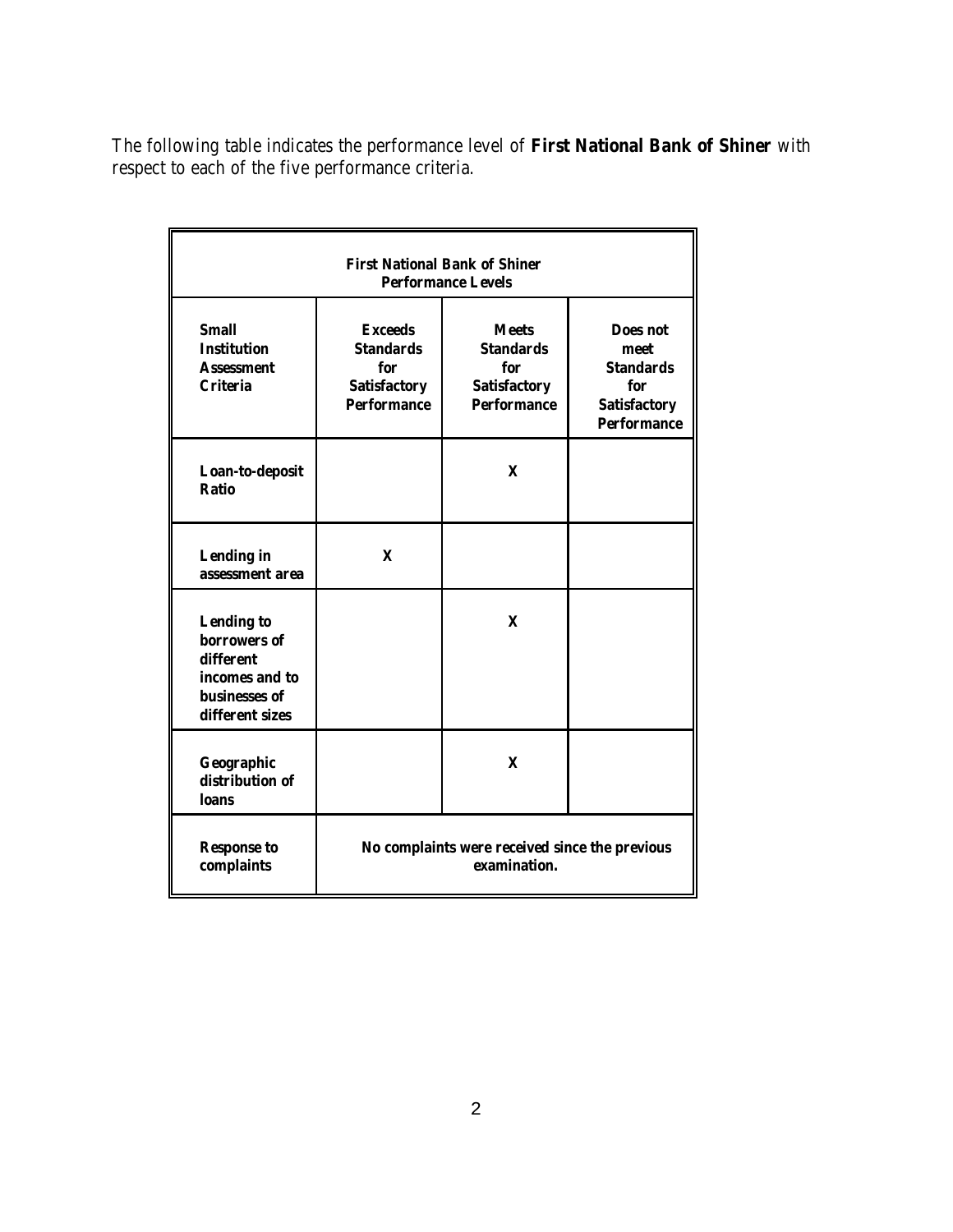## *Description of Institution*

First National Bank of Shiner (FNB), a locally owned and managed institution, is one of seven community banks headquartered within the assessment area. The area also includes several branches of regional financial institutions. The bank's one office is located in Shiner, Texas, a small, rural community with a population of about two thousand people. The bank's office includes a drive-up motor bank, a walk-in teller lobby, and an ATM. FNB is a full-service bank with total assets of \$67 million as of June 30, 1998. Although FNB has traditionally emphasized agricultural lending, it also offers small, unsecured consumer and home improvement loans that are targeted to the needs of the low- and moderate-income community. As of the examination date, the bank had 105 loans which originated for \$1,500 or less.

The bank's financial condition, size, local economic conditions, and other factors do not limit its ability meet the credit needs of the community. At the previous CRA examination dated March 31, 1995, FNB received a "Satisfactory" rating.

| Loan Type          | Amount (000's) | % of Portfolio |  |  |  |
|--------------------|----------------|----------------|--|--|--|
| Agricultural       | \$9,695        | 52%            |  |  |  |
| Commercial         | \$3,595        | 19%            |  |  |  |
| <b>Residential</b> | \$2,803        | 15%            |  |  |  |
| <b>Consumer</b>    | \$2,574        | 14%            |  |  |  |
| Gross Loans        | \$18,667       | 100%           |  |  |  |

A breakdown of the bank's total loan portfolio as of June 30, 1998:

### *Description of Assessment Area*

FNB's assessment area (AA) is defined as Lavaca and Gonzales counties, neither of which is included in a Metropolitan Statistical Area. The combined area had a population of 35,895 (per the 1990 Census). There has been relatively little population growth in the assessment area since that time. The chief population centers are Yoakum, Shiner, and Gonzales, Texas.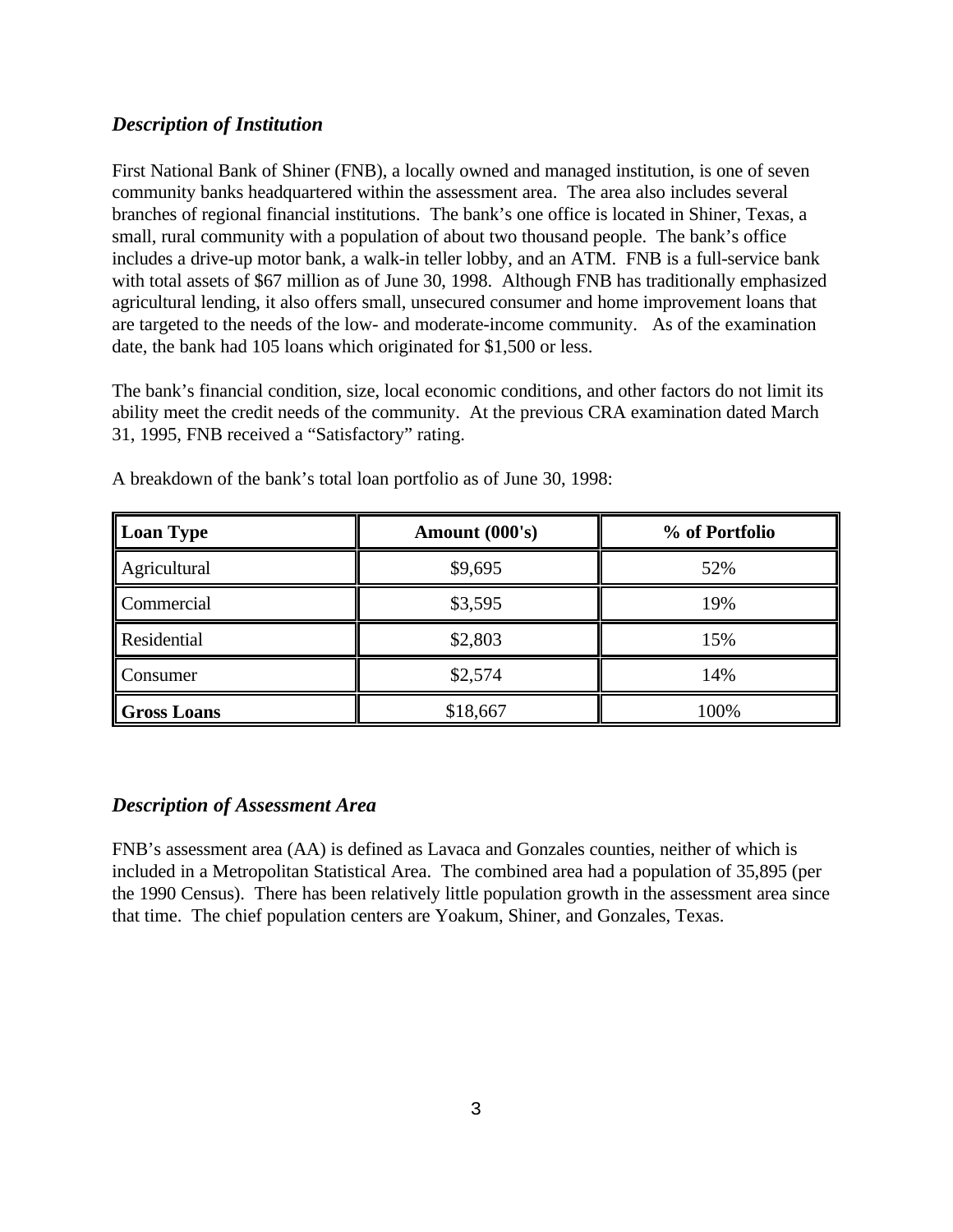The AA is divided into 12 block numbering areas (BNA's) according to the 1990 U.S. Census. Three are defined as moderate-income, and nine as middle-income. There are no low- or upperincome tracts in the AA. Of the families residing in the AA, 25% are considered low-income, 17% are moderate-income, 20% are middle-income, and 38% are upper-income. These percentages are based on the Texas statewide non-metropolitan median family income (MFI) of \$24,586 as determined by the 1990 U.S. Census. Twenty-four percent of the households in the AA are below the poverty level, and 10% receive public assistance. The 1998 median family income for Lavaca and Gonzales counties is \$23,403. In 1998, the U.S. Department of Housing and Urban Development reported a non-metropolitan MFI of \$32,100 for the State of Texas.

Shiner is located 84 miles east of San Antonio and roughly 150 miles west of Houston. The economy is dominated by light industry, agriculture and tourism.

Examiners made community contacts with the leaders of the City of Shiner and the Gonzales Chamber of Commerce and Agriculture. The contacts identified consumer loans as a credit need in Lavaca and Gonzales counties.

## **CONCLUSIONS WITH RESPECT TO PERFORMANCE CRITERIA**

Management has demonstrated satisfactory performance in meeting the credit needs of the AA, including low- and moderate-income families.

#### *Loan-to-Deposit Ratio*

The bank's volume of lending is adequate compared to similarly situated banks (single locations with no branches) located in the surrounding areas. During the last 13 quarters ending June 30, 1998, FNB's average loan-to-deposit ratio was 30%. Loan-to-deposit ratios for similarly situated financial institutions in the area range from 14% to 45% over the same period. A major factor limiting FNB's lending opportunities is the large population segment (48%) that is in age groups that typically have lower borrowing needs. For example, 27% of the population is under age 16, and 21% of the population is over age 65.

#### *Lending in Assessment Area*

FNB extends a substantial majority of its loans within its AA. Examiners reviewed a sample of 60 loans. The sample consisted of residential, consumer, agricultural, and commercial loans made in 1996 through August 3, 1998. All of the loans reviewed, except one consumer and two commercial loans, were within the bank's AA.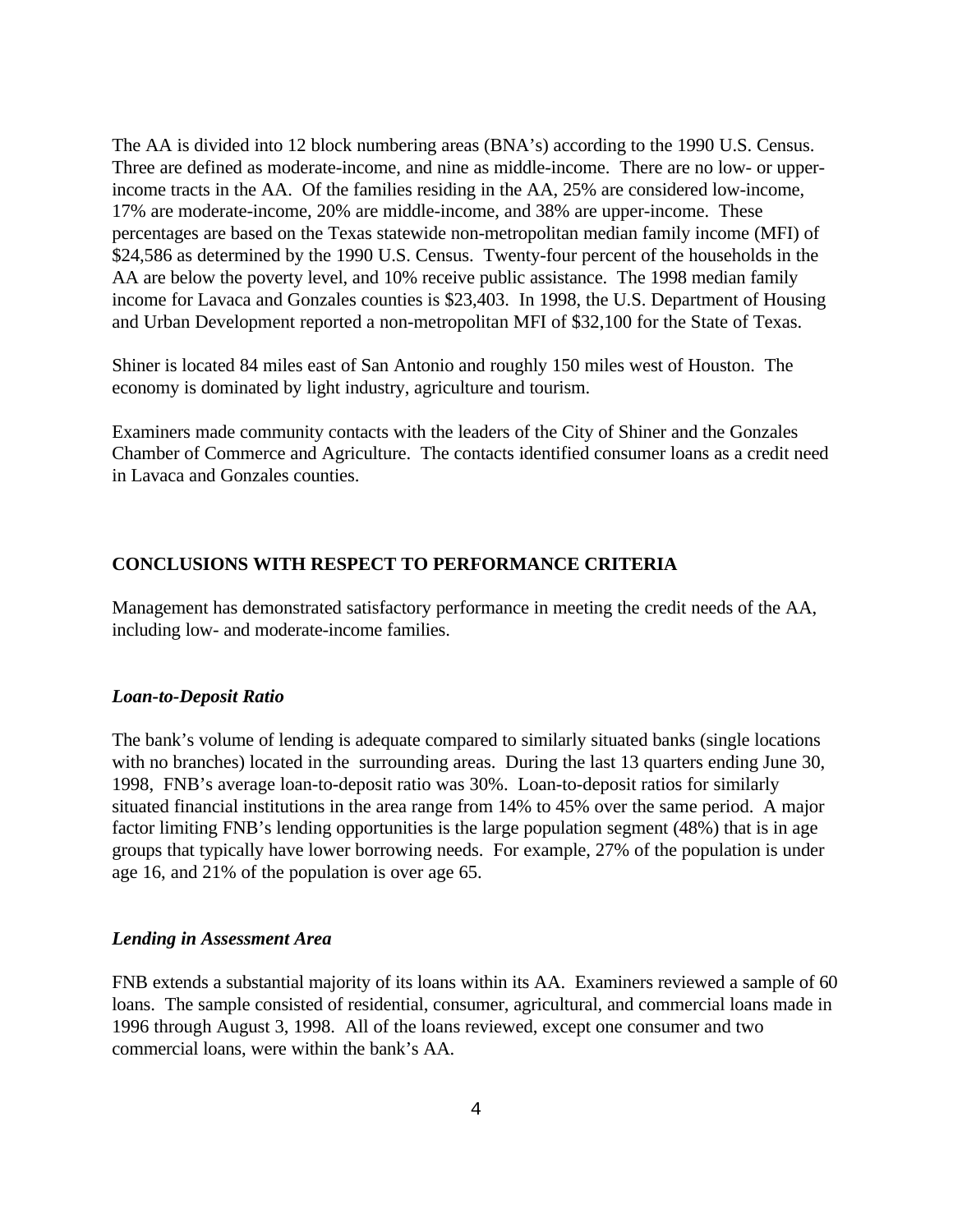## *Lending to Borrowers of Different Incomes and to Businesses of Different Sizes*

The distribution of loans to borrowers of different income levels demonstrates satisfactory lending efforts to low- and moderate-income borrowers, particularly in the consumer lending area. Based on the sample of consumer, residential, agricultural, and commercial loans, we determined that the bank lends to borrowers of various income levels and does not arbitrarily exclude any group of applicants. The following table reflects the distribution of consumer and residential originations in our sample:

| <b>Loan Sample Distribution by Income Group</b>      |     |                                                                                                                                            |     |      |                                            |      |                                 |          |      |      |
|------------------------------------------------------|-----|--------------------------------------------------------------------------------------------------------------------------------------------|-----|------|--------------------------------------------|------|---------------------------------|----------|------|------|
|                                                      |     | Middle-<br>Moderate-<br>$Low-$<br><b>Income</b><br><b>Income</b><br><b>Income</b><br><b>Families</b><br><b>Families</b><br><b>Families</b> |     |      | Upper-<br><b>Income</b><br><b>Families</b> |      | <b>Total</b><br><b>Families</b> |          |      |      |
| Area<br><b>Demographic</b><br><b>Characteristics</b> | 25% |                                                                                                                                            | 17% |      | 20%                                        |      | 38%                             |          | 100% |      |
| <b>Loan Type</b>                                     | #   | $\%$                                                                                                                                       | #   | $\%$ | #                                          | $\%$ | #                               | $\%$     | #    | $\%$ |
| <b>Residential</b>                                   | 2   | 10                                                                                                                                         |     | 5    | 6                                          | 30   | 11                              | 55       | 20   | 100  |
| <b>Consumer</b>                                      | 18  | 90                                                                                                                                         |     | 5    | 1                                          | 5    | $\theta$                        | $\theta$ | 20   | 100  |

The distribution of loans to businesses of different sizes indicates a broad lending effort to small businesses. In fact, 50% of the commercial loans in our sample were to businesses with gross revenues of less than \$500,000. Thirty percent of our agricultural sample was made to agricultural operators with revenues of less than \$100,000. The following table reflects these findings.

| <b>Lending to Businesses of Different Sizes</b> |   |                                                     |   |                             |                |                          |          |               |    |               |
|-------------------------------------------------|---|-----------------------------------------------------|---|-----------------------------|----------------|--------------------------|----------|---------------|----|---------------|
| <b>Gross</b><br><b>Revenues</b> \$              |   | $$100,000 -$<br>Less than<br>\$500,000<br>\$100,000 |   | $$500,000 -$<br>\$1,000,000 |                | More than<br>\$1,000,000 |          | <b>Total</b>  |    |               |
| Loan Type                                       | # | $\frac{6}{9}$                                       | # | $\frac{0}{0}$               | #              | $\frac{6}{6}$            | #        | $\frac{6}{6}$ | #  | $\frac{6}{6}$ |
| Agricultural                                    | 3 | 30                                                  | 6 | 60                          |                | 10                       | $\Omega$ |               | 10 | 100           |
| Commercial                                      |   | 10                                                  | 4 | 40                          | $\overline{2}$ | 20                       | 3        | 30            | 10 | 100           |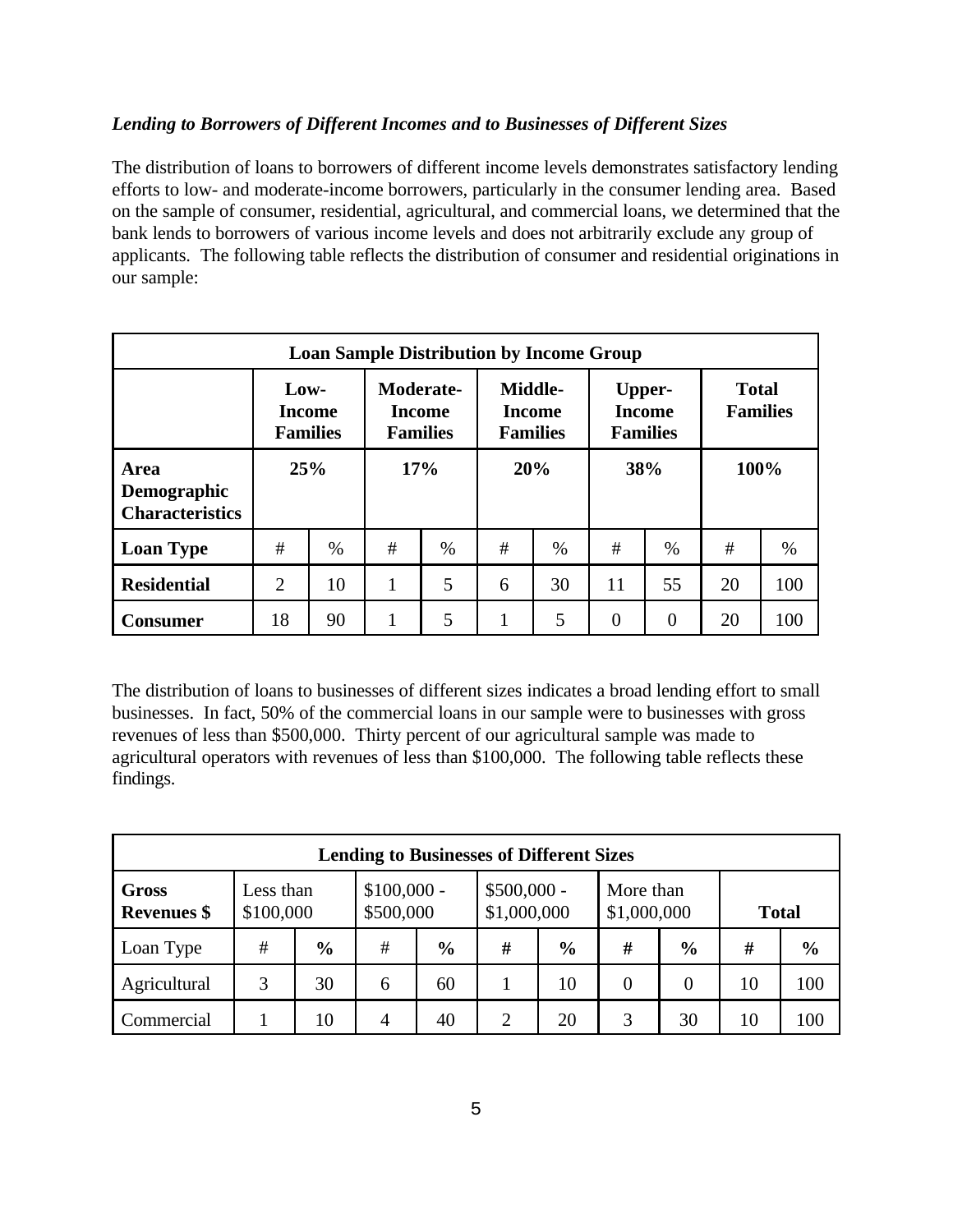#### *Geographic Distribution of Loans*

FNB is located in Lavaca county and primarily serves that area. However, the bank includes Gonzales County in their AA because of several existing large agricultural borrowers located in the eastern rural part of Gonzales county. Consumer and residential borrowing needs in Gonzales County are primarily served by the financial institutions located in the city of Gonzales.

The geographic distribution of loan originations within the AA is reasonable. Most of the AA contains middle-income tracts, but there are three moderate-income BNAs located in Gonzalez County. Census bureau information indicates that only 20% of the families in the AA live in the moderate-income areas. Only one out of the twenty loans included in our consumer sample was made in a moderate-income area. However, two of the ten commercial loans (20%) in our sample were made in the moderate-income areas, which is consistent with the population distribution. A contributing factor to the low penetration of consumer loans in moderate-income BNAs is the distance between the bank's one office in Lavaca County and the moderate-income BNAs located on the far side of Gonzales County. Several full-service financial institutions are located within the city of Gonzales. They are considerably closer and more accessible to the people living in the moderate-income BNAs. Refer to the table below.

| <b>Geographic Distribution of Loans</b>              |                                 |               |                                                    |                |                                    |               |                                                 |    |              |               |
|------------------------------------------------------|---------------------------------|---------------|----------------------------------------------------|----------------|------------------------------------|---------------|-------------------------------------------------|----|--------------|---------------|
|                                                      | Low-<br>Income<br><b>Tracts</b> |               | <b>Moderate-</b><br><b>Income</b><br><b>Tracts</b> |                | Middle-<br>Income<br><b>Tracts</b> |               | <b>Upper-</b><br><b>Income</b><br><b>Tracts</b> |    | <b>Total</b> |               |
| <b>Area</b><br>Demographic<br><b>Characteristics</b> | 0%<br>$\boldsymbol{0}$          |               | 25%<br>3                                           |                | 75%<br>9                           |               | 0%<br>$\boldsymbol{0}$                          |    | 100%<br>12   |               |
| <b>Loan Types:</b>                                   | #                               | $\frac{0}{0}$ | #                                                  | $\frac{6}{6}$  | #                                  | $\frac{0}{0}$ | #<br>$\frac{0}{0}$                              |    | #            | $\frac{6}{6}$ |
| <b>Agricultural</b>                                  | <b>Not</b><br>Applicable        |               | $\overline{0}$                                     | $\overline{0}$ | 10                                 | 100           | <b>Not</b><br>Applicable                        |    | 10           | 100           |
| <b>Commercial</b>                                    |                                 |               | $\overline{2}$                                     | 20             | 8                                  | 80            |                                                 |    | 10           | 100           |
| <b>Residential</b>                                   |                                 |               | $\overline{0}$                                     | $\overline{0}$ | 20                                 | 100           |                                                 | 20 | 100          |               |
| <b>Consumer</b>                                      |                                 |               | $\mathbf{1}$                                       | 5              | 19                                 | 95            |                                                 |    | 20           | 100           |

### *Response to Complaints*

The bank received no CRA-related complaints since the previous CRA examination.